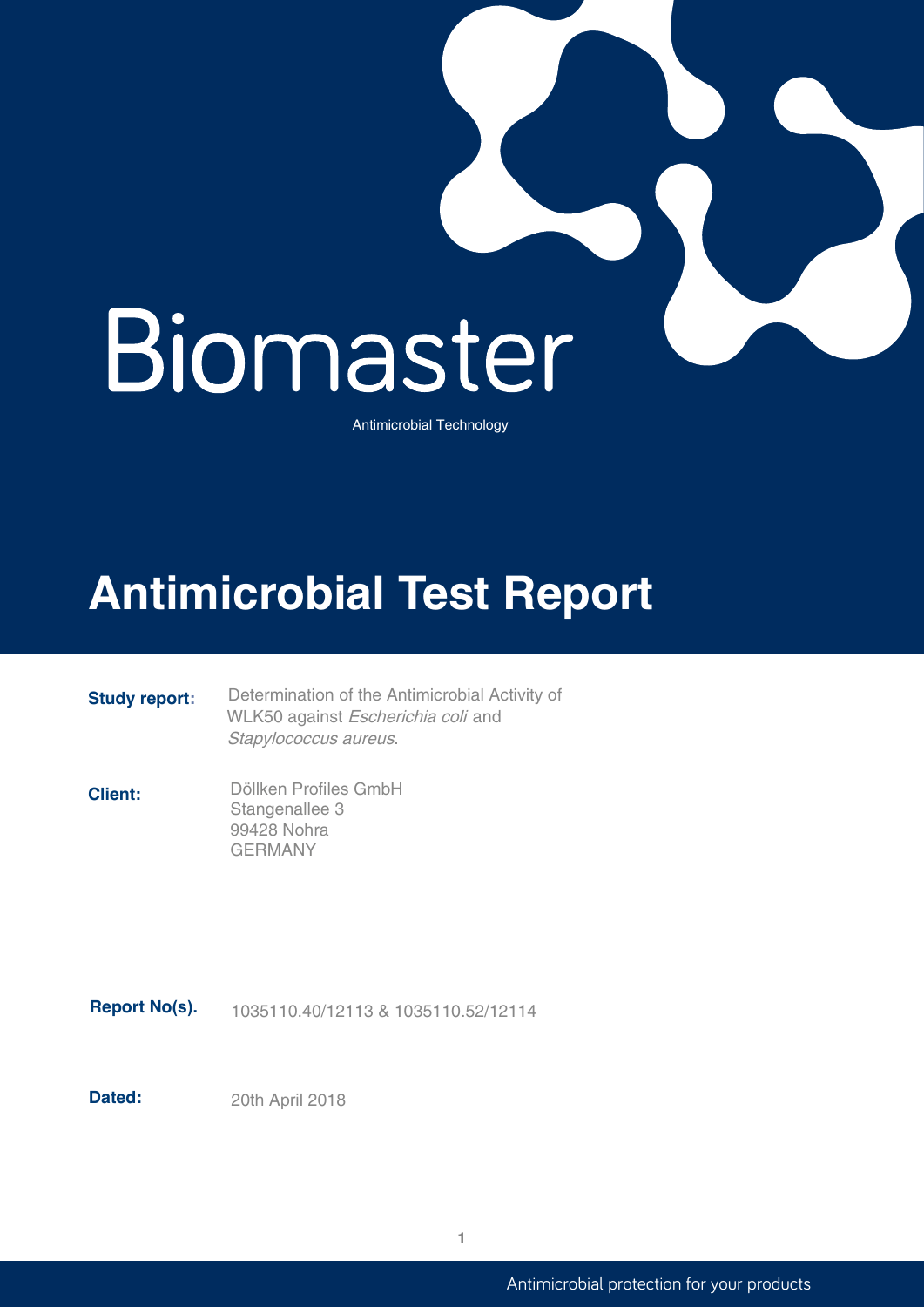# **Study report - Döllken Profiles GmbH**

### **Summary of Study**

To determine the efficacy of Biomaster Antimicrobial Technology, **Döllken Profiles GmbH** submitted samples containing an antibacterial technology.

| <b>Test Method:</b>    | ISO 22196:2011                           |
|------------------------|------------------------------------------|
| <b>Laboratory:</b>     | Industrial Microbiological Services Ltd. |
| <b>Certificate No.</b> | 1035110.40/12113 & 1035110.52/12114      |

#### **Summary of Procedure**

Samples were tested to ISO 22196:2011. This method is a quantitative test designed to assess the performance of antibacterial properties on hard, non-porous surfaces.

Submitted samples are challenged against stock cultures of Staph.aureus and E.coli purchased from ATCC.

Samples are inoculated using a known amount of the above cultures and incubated for 24 hours at 35°C according to ISO 22196:2011. TVC (Total Viable Count) of bacteria are then recorded and the percentage of reduction is calculated.

All testing is carried out independently at Industrial Microbiological Services Ltd.



*Staphylococcus aureus is a Gram-positive coccal bacterium that is a member of the Firmicutes,. It is frequently found in the human respiratory tract and on the skin.* 



*Escherichia coli is a Gram-negative, facultatively anaerobic, rod-shaped bacterium of the genus Escherichia. It is commonly found in the lower intestine of warm-blooded organisms.*